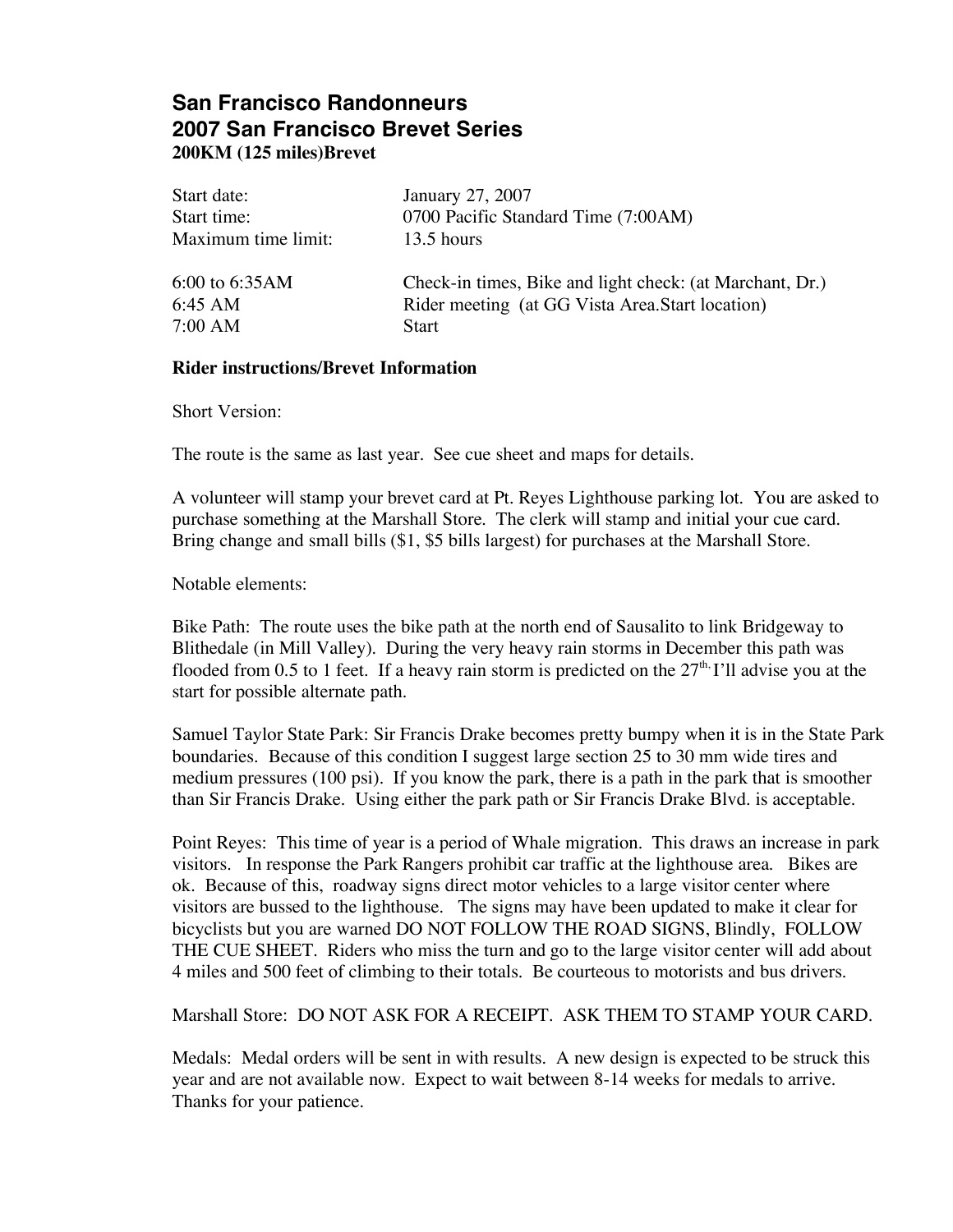#### Long Version

Brevets will begin promptly at the designated starting time. Riders may start later than the designated time but the start time will be noted as starting at the official start time. The ride officials will stay near the start for approximately 10 minutes after the start. If you're running late call the cell phone number at the bottom of this note.

RIDE INFO: At the start Participants will arrive at the western gravel parking lot on Marchant to pick up brevet materials. The Regional Brevet Administrator has a white Dodge Dakota Pickup truck. Collect your brevet card. Cue sheet and maps can be downloaded from the web site. A few extra copies will be available at the start. Membership forms for the RUSA and the San Francisco Randonneurs will also be available.

LIGHTS: The start time is a few minutes before sunrise. Most starters will finish before sunset. Bring lights if you are not sure if you can complete the distance by 4:45 PM. If you haven't ridden a long event in January before don't expect same speeds as summer time. Winds and/or bad weather could slow you down. Regardless you are encouraged to have lights in the event of a mishap that delays your arrival. Weather conditions are highly variable along the route with dense ground fog being possible. Lights will improve your safety.

START: Upon collecting your brevet materials pedal over to the visitor area on the east side of Hwy 101. There are bathrooms here if nature is calling. I believe they open at 7:00. The pre-ride meeting will start at approximately 6:55AM

Review RUSA "Rules for Riders" form before the event. These rules can be downloaded from the RUSA web site. The Regional Brevet Administrator will have a copy of these rules available for review at the start of the event. You are responsible for knowing and complying with these rules.

Support: There will be very limited sag support with this ride. Riders are expected to be equipped to handle all mechanical problems that can be encountered and minor physical problems. You are encouraged to ride extremely cautiously to avoid crashes and injury. The RBA will travel along the route between control locations. Riders will be transported back if a rider encounters the RBA, wants to abandon and if there is room.

#### The Route

Maps and a cue sheet have been prepared to help you navigate over the route. Southern Marin via bike paths is somewhat complicated but the cue sheet takes into account the streets and turns. There will be no pavement markings or event specific directional signs to guide you.

#### Samuel P. Taylor State Park Bike Path

In western Marin County is Samuel P. Taylor State Park. The park has a bike path that parallels Sir Francis Drake Blvd. In this area, Sir Francis Drake Blvd. is quite bumpy twisty and narrow while the path, not so twisty and smooth. People familiar with the path will not be penalized for using it. It is not officially on the route because it is inadequately mapped and the west end of the path connects to a driveway that reconnect to Sir Francis Drake Blvd. This tight intersection is just past the bridge undercrossing.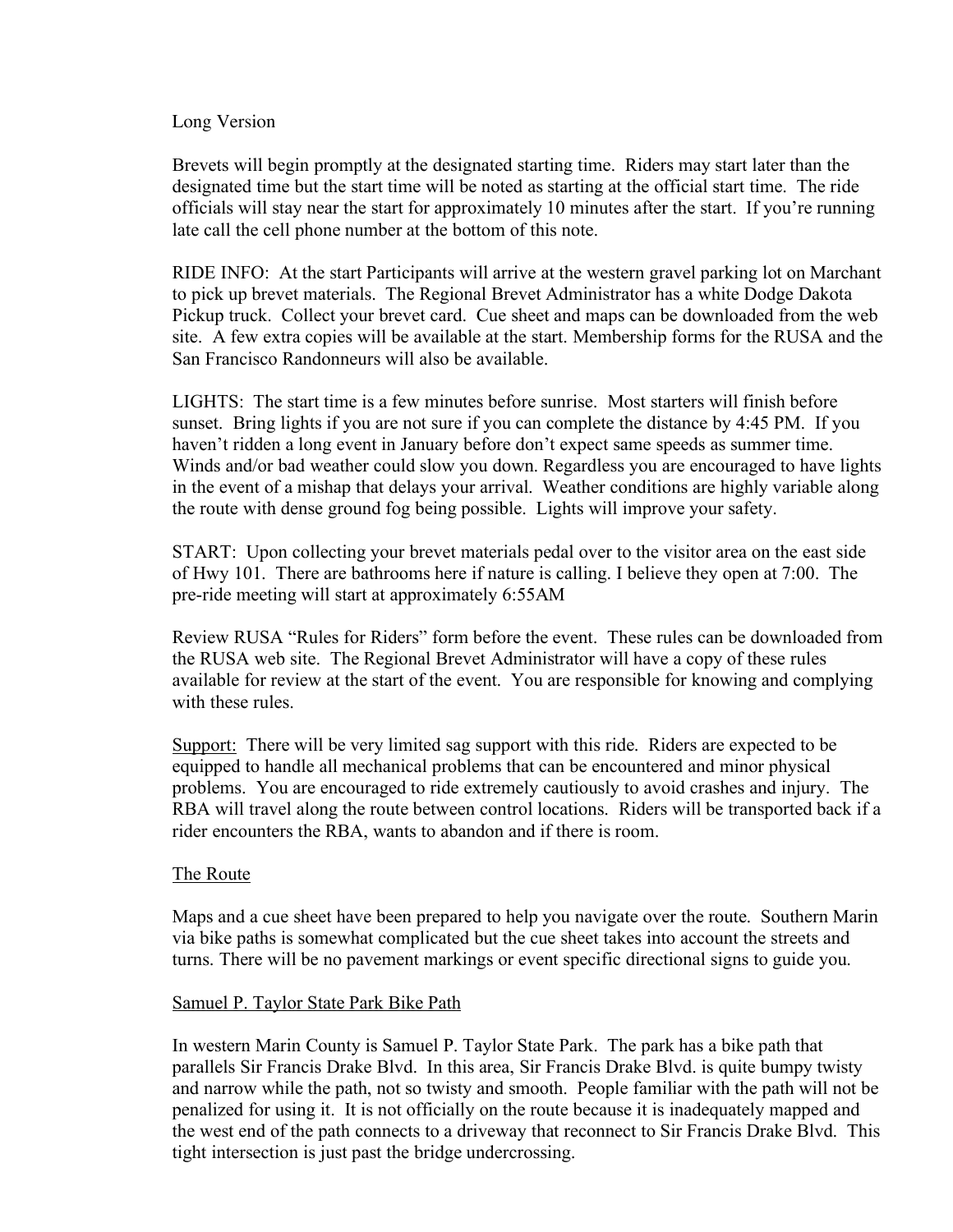## First Control(checkpoint)- Pt. Reyes Lighthouse Visitors Center

Pt. Reyes National Seashore is used for dairy ranching, has Radio Communication facilities, wonderful beaches, and the lighthouse. The seashore has several visitor centers. The roadway signs refer motoring lighthouse visitors to the main visitor center. This center is a large facility and has a shuttle to the lighthouse. You <u>don't</u> want to go there. Instead, take the unsigned road toward the light house. A volunteer will be at the parking lot to validate your brevet card. There are outhouse type restrooms at the control.

## Second Control: the Marshall Store

The Store has dark colored building on the west side of Highway One. There is a marina next to the store. Go in, ask the clerk to **stamp (don't ask the clerk for a receipt)** your card, write the time (24 hour format) on the card, and then initial it. The store is not set up to provide you a receipt. They do have a rubber stamp to validate your brevet card. Pay the clerk \$1 for this kind service. The clerk may waive the charge if you purchase something. Feel free to purchase food or other nourishment for your return trip. They serve an excellent chowder in bike rider sized portions costing between \$2 and \$3. The store does not have a public restroom but there is a porta-pottie at the Marina.

Finish control: toll plaza of the Golden Gate Bridge CLOSES AT 8:30PM (20:30)

At finish  $-\text{sign}$  in with the brevet official ---make sure the official writes the finish time on the ride card ---sign the brevet card

You will be asked to sign and then surrender your completed brevet card (with receipts) to the official for certification. This card will be returned to you after the brevet has been certified at an undetermined later date. **If you have other unresolved matters (unpaid fee, unsigned waiver form, newly assigned RUSA membership number not previously disclosed) please address the issues no later than the time that you turn in your brevet card to the official.**

# **Directions-Getting to the Start Location**

The 200k brevet will begin at the south end of the Golden Gate Bridge (Route 101). There is a tourist vista point staging area on the east side of the bridge toll plaza. There is a gift shop and food stand which is generally open until 5:00 PM. Do not park in the lot immediately adjacent to the Gift shop. This parking area is limited time parking.. Your vehicle may be towed. Refer to the Brevet Parking Map and comment below to locate the free parking areas. The brevet will start and finish at the south side of the gift shop.

San Francisco and south Marin residents are encouraged to cycle to the start.

For People coming by car, parking is available at the park & ride on Lincoln street on the east side of the bridge or in a gravel parking area off of Marchant Rd. on the west side of the bridge. There is also a park and ride at the north end of the bridge on the west side off of Conzelman Rd. This is free parking. Please refer to the enclosed map for illustration.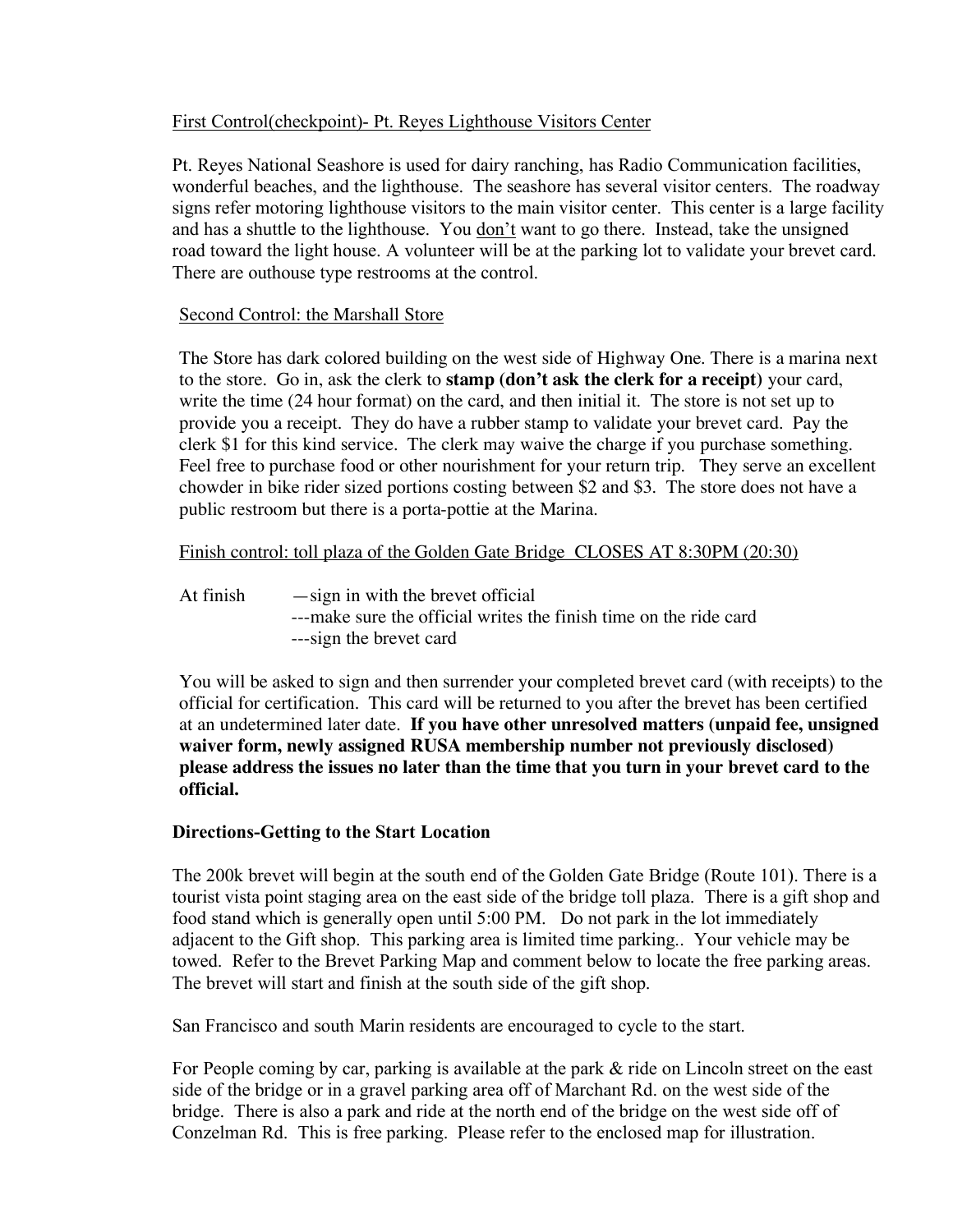## *Central Valley residents (Sacramento/Davis/Folsom)*

People coming from Sacramento area can take several routes. Regrettably, the shortest routes have still have segments that are under construction. Call 866-300-3530 for updates. My research found no planned full closures of the various bay bridges. The Richmond San Raphael Bridge has lane closures through the night to 6:30 AM. Taking 80 to Highway 37 to 101 will have the lowest toll cost.

## *Central Valley residents (Tracy/Modesto)*

Your shortest route is through 580, 80 and then San Francisco City streets to the bridge. I typically get off at  $5<sup>th</sup>$  Ave off ramp, follow the freeway on the frontage road and look for the sign that say Golden Gate Bridge. I think this is before  $9<sup>th</sup>$  but don't hold me to it. This takes you north past Market Street and the UN Plaza area. I continue north just after the bend past Market into the Tenderloin area then take any of the east west streets that are flowing to Van Ness (Business 101) and then follow the signs staying on 101 until you get close to the bridge. Take the last exit before the bridge to get to the Vista Point.

## *101 South (from Marin)*

If you come down Hwy 101 you can choose to park at the Conzelman Park and Ride lot you can avoid toll costs. You will have to pedal across the bridge to register and start. The Conzelman Exit is the last one before the bridge.

Bicyclists use the west bridge sidewalk during daylight hours. Once on the San Francisco side the bike path goes under the bridge and then loops you to the east bridge sidewalk. Be careful. You must turn at your first chance once you're on the east side. Failure to do this will cause you to ride into the recreation area. Its not a bad trip but you'll have to find your own way back to the vista point. If the West bridge path is closed back track enough to get on the east side of the freeway and find the bike path to the Golden Gate Bridge. There are highly visible connections between the road you are on (Lateral/Alexander drive) and the path to the bridge.

Take the path (south) to the North Bridge Vista Point and then follow the path to the bridge, The east sidewalk has a gate that may be closed. There is a push button that tells a bridge operator that you want to enter. The gate should open within 10 seconds or so of pushing the button. If not try again. Proceed across the bridge to the south vista point.

If you desire to cross the bridge, by car, then stay of the far west southbound lane going into the Toll Plaza. Pay your toll, then drive to the next exit, just hundreds of feet past the toll booth. The exit drops you onto Marchant Rd. in front of an employee office and parking complex. The staging area will be just past this area on the right (north) side of Marchant Road to Battery Boutelle. Refer to the route maps for illustrations.

# *101 North (from San Francisco)*

Take the last exit before the toll plaza. This exit ends at a T-intersection. If you want to be close to the staging area, take a left on the vistor area road. The road bends around (about a 90 degree bend) then passes under the toll plaza. This road ends at a stop sign. Go left onto the intersecting street. Go south a few hundred feet to the stop sign at Marchant. The staging area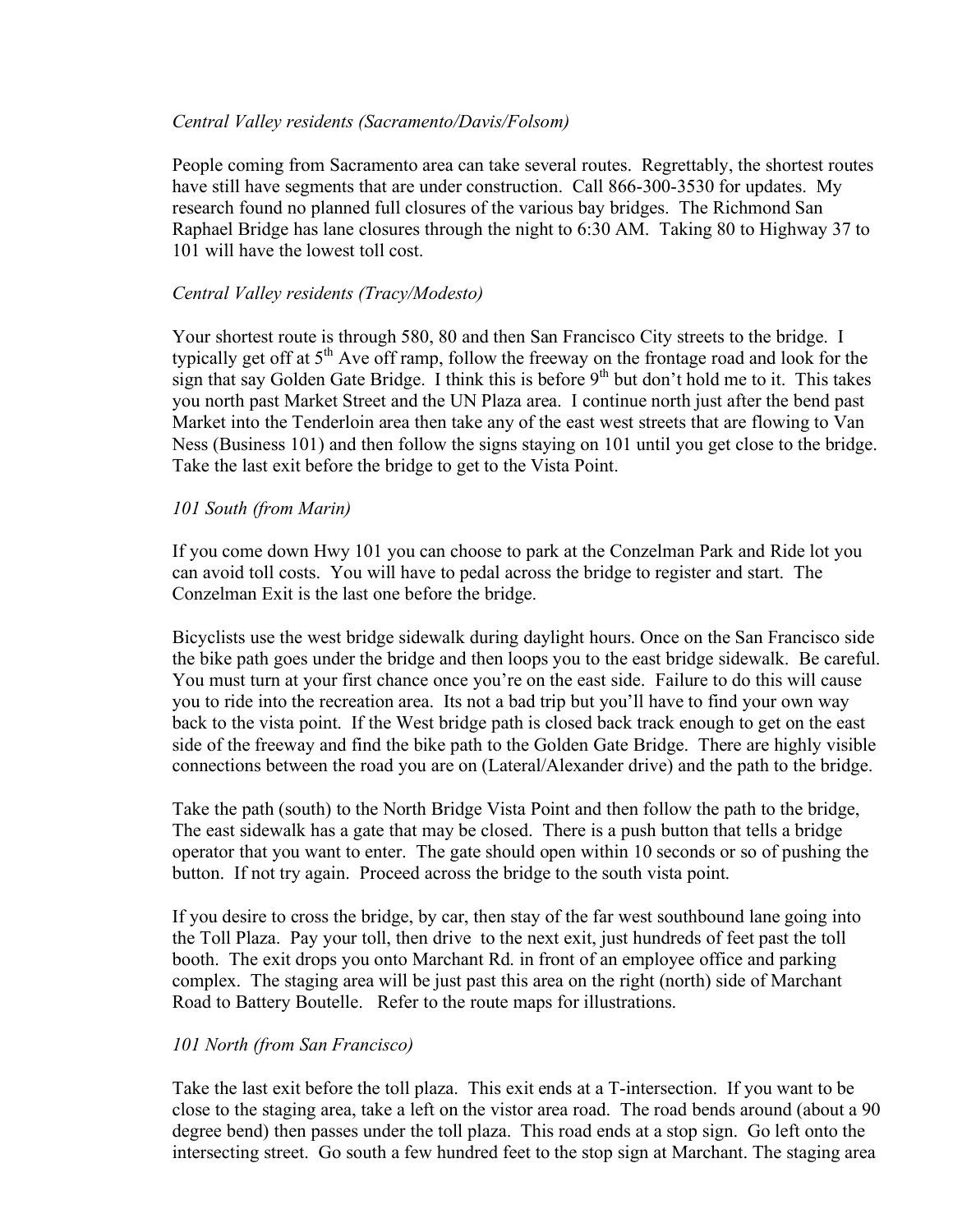will be on the right (north) side of Marchant Road between the employee parking offices to Battery Boutelle. Refer to the route maps for illustrations.

Alternatively you can take the last exit go right at the stop sign to Lincoln Street. Go Left and go approximately 1000 feet. As the road bends toward San Francisco and down hill you will pass a park and ride lot on the left.

#### **Suggestions**

Riders are encouraged to carry at least one 20 ounce bottle of fluid with your favorite electrolyte replacement supplement/energy drink.

The route is fairly challenging terrain wise, approximately 9,000 feet of climbing, total. It is also early in the year. Most people are not in top condition. There are some inclines of over one mile long in excess of 8 percent. There are several sharp pitches close to 20 percent. You are encouraged to have a triple chainwheel or a rear freewheel cog larger than 26 teeth to aid in your passing through these segments. The wind is variable. Sometimes it is blowing really hard (25-30 mph) and sometimes just normal (8-15 mph).

Riders are encouraged to carry at least two 20 ounce bottles of water.

Avoid using really exotic wheels with few spokes. We suggest conservative design with 32 conventional hook type spokes and medium weight clincher rims.

Riders are encouraged to carry two spare inner tubes, a patch kit, tire levers, a pump, a spoke wrench, spare spokes, a tire boot, a simple multi-tool, a chain tool.

Riders are encouraged to use tires with less than 100 miles of wear. Sew-up/tubular tires are not recommended. The route has almost 4 miles of bumpy pavement. There are several cattle guard crossings to pass across. Larger section tires (25 mm or larger) and lower tire pressures are suggested.

Riders are encouraged to use a hydration pack if the ride distance has never been attempted before.

Riders are encouraged to have a small first aid kit (bandages, anti-biotic cream, allergy medications, ibuprofen/aspirin/acetaminophen, sun screen, antacid tablets, chamois butter, salt).

Riders are encouraged to carry at least 1000 calories of your favorite travel food in the event that you bonk far from a control location.

Riders are encouraged to mount mudguards if rain is forecast. This is suggested as much as a courtesy to other riders you may be riding with as it is a personal convenience.

Riders are encouraged to carry spare lights, bulbs, batteries.

If you are uncertain that you will finish before sunset, you should bring some type of flashlight or other light, not attached to the bike to help you read the cue sheet.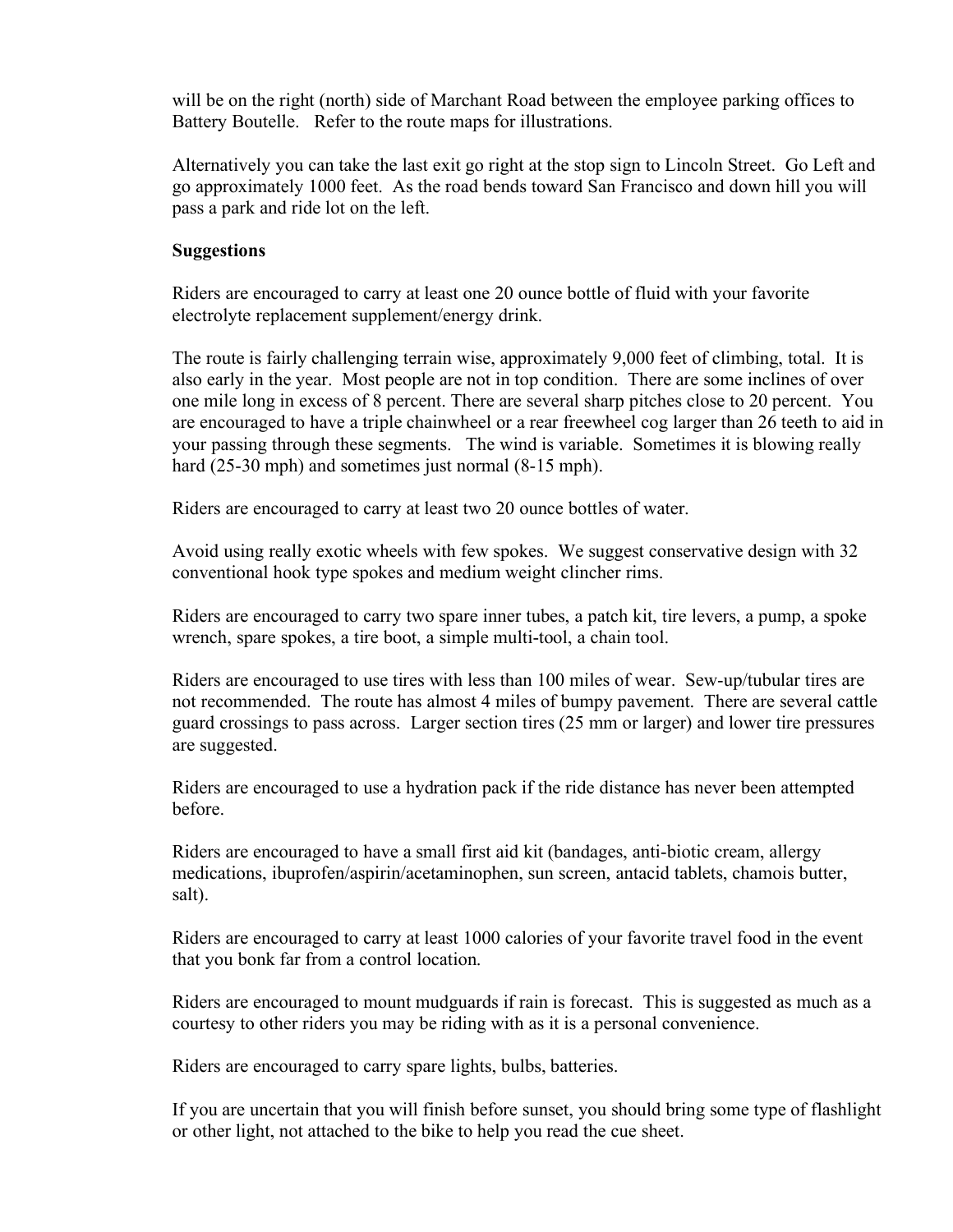## **Memberships**

RUSA Membership is required if you would like your effort to count toward qualification of Paris Brest Paris. You can join RUSA after the ride but you must be a member if and when the time comes that you want to enter PBP. RUSA will provide entry information, usually in there spring magazine. Similarly RUSA membership is needed if you plan on using your results toward earning the Randonneur 5000 award. Information about RUSA can be found on the world wide web at http://www.rusa.org

# **Bike Check**

You are responsible for assuring your bike is tuned before the start. There will be no facilities or supplies available for repairs. Bring the tools and parts you need to complete the ride successfully. Visually inspect your brake and derailleur cables. Riders have experience cable failures, derailleur failures, pedal failures and ended up hobbled for the remainder of the ride.

A reflective vest or sash is encouraged. Additional reflectors (legs bands, helmet covers, reflective sheeting on the bike) are encouraged.

Most starters should be able to finish the ride before sunset. Because of this tendency lights are not mandatory for this event. If there is any doubt in your mind as to you ability to finish before the sun sets, bring lights. Lights should consist of a front headlamp and a red rear light. Both lights must be attached to the bicycle. Additional lights may be attached to the person. If you finish after dark without lights, you are disqualified. Having lights with you at this time of year is a good idea anyway in case of inclement weather and or foggy conditions.

Checklist:

- --Route map
- --cash to pay store clerks
- --a ballpoint pen
- --food, fluids, electrolyte supplements and/or salts
- --Enough clothing for the forecast weather be it sunny and warm or wet and cold. (Its possible to experience both on the same day along the course).
- --tools, parts, first aid stuff

Optional Equipment

- --Fenders/mudguards
- --a cue sheet holder
- --a bicycle lock
- --a Cellular phone

I and my fellow San Francisco Randonneurs thank you for your interest in this ride. We hope the ride is fun and challenging for you. We hope you meet new people who share in your dreams.

Sincerely, Todd Teachout San Francisco Regional Brevet Administrator